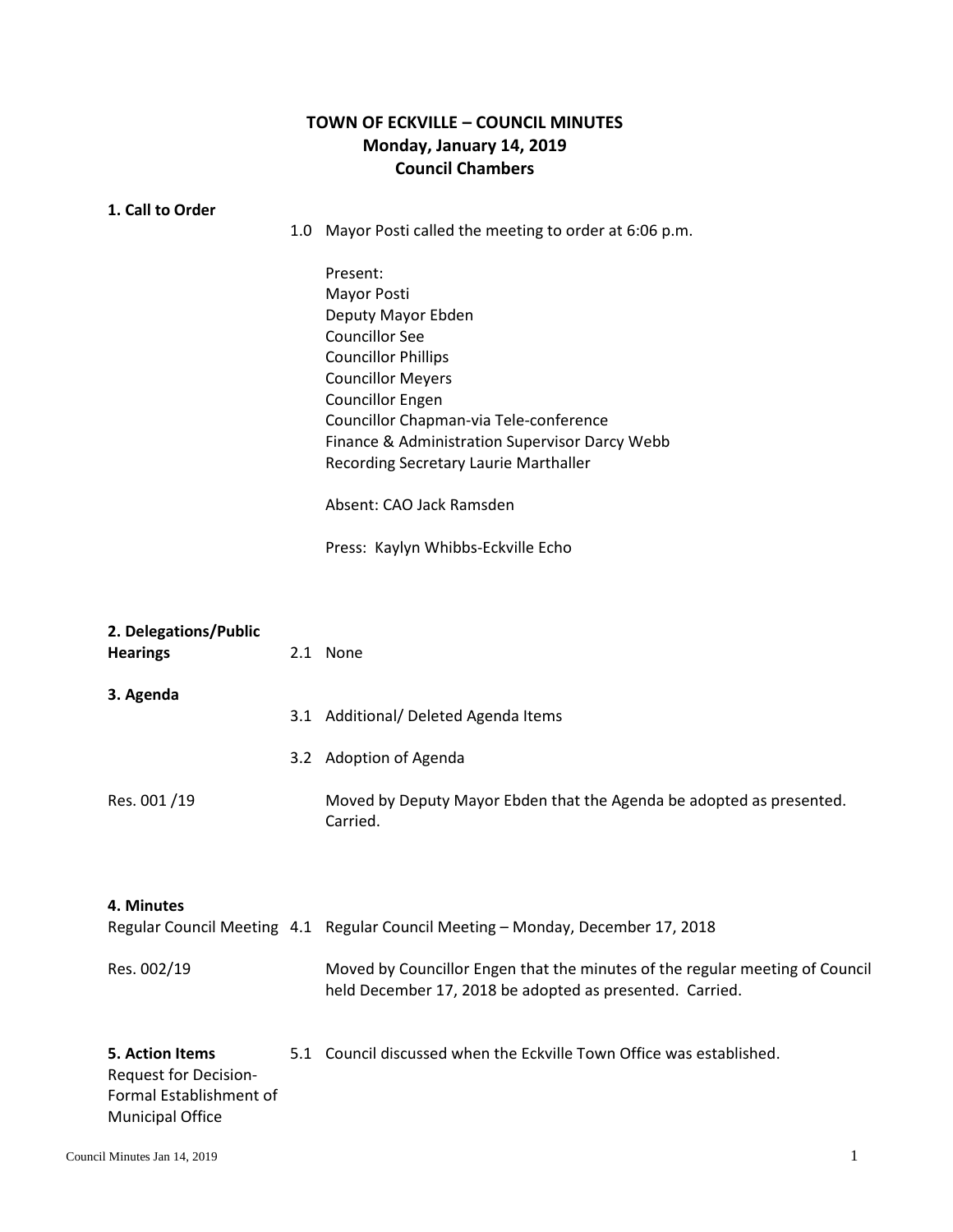| Res. 003 /19                                                                            |     | Moved by Deputy Mayor Ebden that since the construction of the new Village of<br>Eckville Municipal Office in 1963/64 and the hosting of the February 24, 1964<br>Annual General Meeting, the Municipal Office for the Town of Eckville has been<br>located at 5023 - 51 Avenue and shall continue to be located at this address.<br>Carried. |
|-----------------------------------------------------------------------------------------|-----|-----------------------------------------------------------------------------------------------------------------------------------------------------------------------------------------------------------------------------------------------------------------------------------------------------------------------------------------------|
| Request for Decision-<br>Request to Amend<br><b>Westview Restrictive</b><br>Covenant    |     | 5.2 Council discussed the options for amending the Westview Restrictive Covenant<br>from 70% to 50% "decorative fascia" and to add the requirement that "the<br>attached skirting shall be complimentary and coordinate with the color, style and<br>finish of the home.                                                                      |
| Res. 004/19                                                                             |     | Moved by Councillor Engen that Administration be authorized to have the<br>appropriate documents prepared to amend the restrictive covenant on the<br>Westview Subdivision properties and further that the Mayor and CAO be<br>authorized to sign said document. Carried.                                                                     |
| Res. 005/19                                                                             |     | Moved by Councillor Phillips that the Town provide a partial refund to the<br>owners of Lot 13-Block 5-Plan 1621575 up to \$2500.00 for expenses they<br>incurred to meet the conditions of the original restrictive covenant. Carried.                                                                                                       |
| Request for Decision-<br>Delegation-Lakeview<br><b>Parent Link Centre-Liz</b><br>Lozo   |     | 5.3 Delegation request was submitted to Council by Lakeview Parent Link Centre.                                                                                                                                                                                                                                                               |
| Res. 006 /19                                                                            |     | Moved by Councillor Meyers that Liz Lozo and Heather Sweetnam of the<br>Lakeview Parent Link Centre be invited as a Delegation to Council at 7:00 pm on<br>Monday, January 28, 2019 to make a presentation to Council regarding the<br>Eckville Parent Link Centre. Carried.                                                                  |
| Request for Decision-<br>Workplace Harassment &<br><b>Violence Prevention</b><br>Policy |     | 5.4 A Joint Workplace Harassment & Violence Prevention Policy was prepared by<br>Darcy Webb and CAO Jack Ramsden. All Town Office, Public Works Staff and<br>Council reviewed the policy proposed.                                                                                                                                            |
| Res. 007/19                                                                             |     | Moved by Councillor Chapman that the Workplace Harassment & Violence<br>Prevention Policy #1901 be adopted as presented. Carried.                                                                                                                                                                                                             |
| 6. Bylaws, Policies                                                                     |     | 6.1 None                                                                                                                                                                                                                                                                                                                                      |
| 7. Reports                                                                              |     | 7.1 Management Report-January 14, 2019.                                                                                                                                                                                                                                                                                                       |
| Res. 008/19                                                                             |     | Moved by Councillor See that the Management Report for January 14, 2019 be<br>accepted as presented. Carried.                                                                                                                                                                                                                                 |
|                                                                                         | 7.2 | Financial Reports - AP Report for Dec. 20 & 31, 2018l, and January 10, 2019.                                                                                                                                                                                                                                                                  |
| Res. 009/19                                                                             |     | Moved by Councillor Meyers to accept the Financial Report for information as                                                                                                                                                                                                                                                                  |